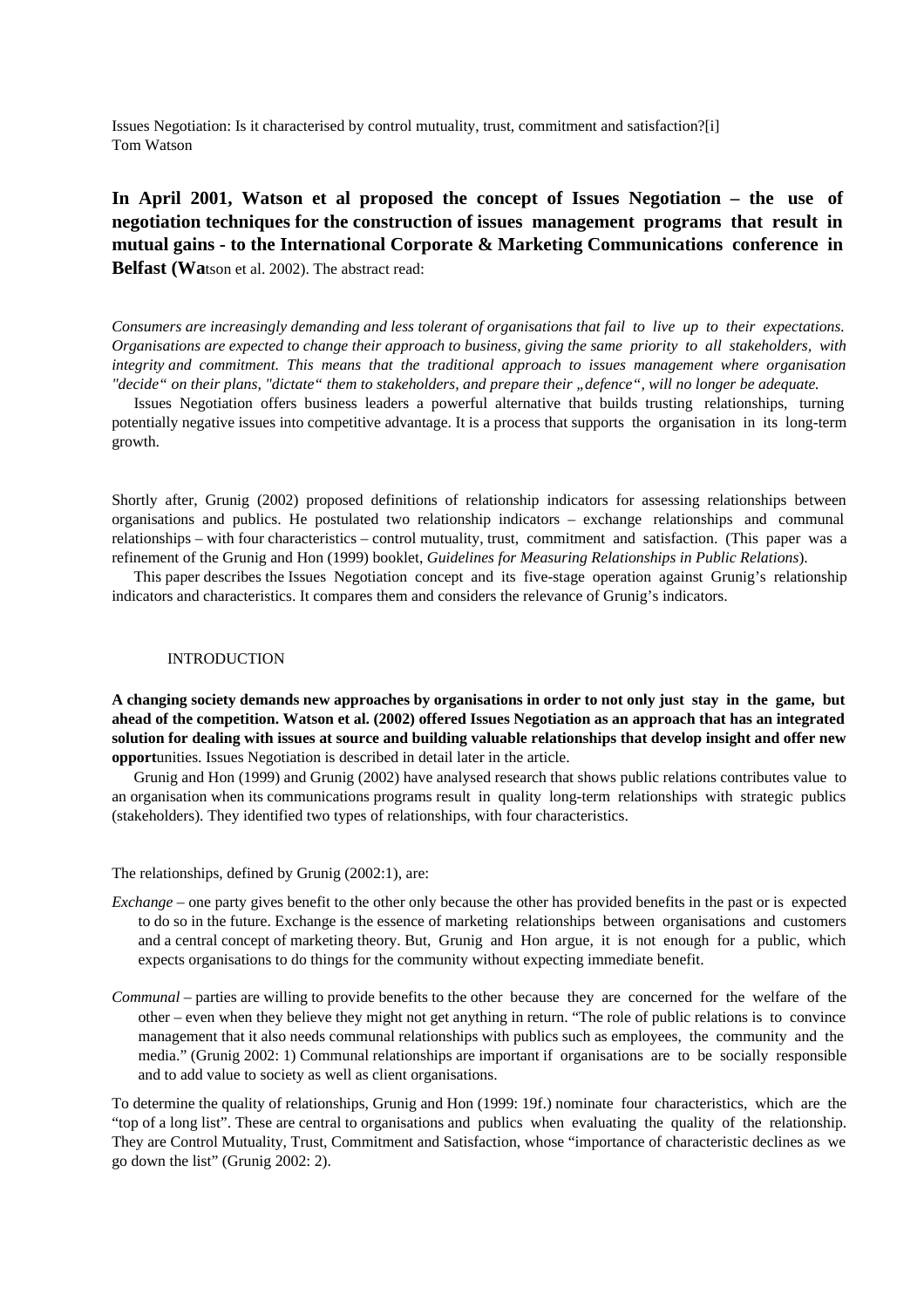- *Control mutuality:* The degree to which the parties in a relationship are satisfied with the amount of control they have over a relationship. Some degree of power imbalance is natural, but the most stable, positive relationships exist where the parties have some degree of control. It doesn't have to be exactly 50:50.
- *Trust:* The ceding of some control is based on Trust, which they describe as the level of confidence that both parties have in each other and their willingness to open themselves to the other party. Three factors are important:
	- Integrity: An organisation is seen as just and fair,
	- **Dependability: It will do what it says it will do,**
	- **Competence: Has the ability to do what it says it will do.**
- *Commitment:* The extent to which both parties believe and feel the relationship is worth spending energy to maintain and promote.
- *Satisfaction:* The extent to which both parties feel favourably about each other because positive expectations about the relationship are reinforced. Each party believes the other is engaged in positive steps to maintain the relationship.

In order to understand the benefits of consultative approaches proposed by Watson et al., by Grunig and Hon and by Grunig, it is essential to review the changing environment within which organisations are expected to thrive. To compete effectively and offer competitive advantage, businesses must be constantly challenging and innovative in their approach. The demands of today's society put pressure on organisations to develop new methods of working and communicating with stakeholders.

The requirement for organisations to openly communicate on both social and ethical accounting is increasingly emerging as a standard practice and a means for organisations to offer greater transparency to stakeholders. Leading companies are beginning to use this type of reporting to help build stakeholder confidence and trust. Of the companies quoted on the UK's FTSE100 prime share index, 60 per cent have produced Annual Reports with separate environmental reports.

Ghoshal & Bartlett (1997: 43) have argued that corporations create social value.

"To see them merely as vehicles for shareholder value is blinkered. Amid a general decline in authority in other institutions – political parties, churches, the community, even the family unit – corporations have emerged as the most influential institutions of modern society; not only in creating and distributing a large part of its wealth, but also providing a social context for most of its people, thereby acting as a source of individual satisfaction and social succour."

As well, strategic management theorist Michael Porter argues in his theory of competitive advantage that corporations gain economic benefits from social pressures and seeks to explain the value of cooperating with stakeholders (Grunig / Hon 1999: 8).

However, increasingly complex situations, where there are environmental and social implications to securing business success, demand that organisations better understand stakeholders, developing new strategies for communications that reach beyond the "show and tell" approach. Business leaders no longer satisfy stakeholders with a few well-chosen, often sanitised, words. Today's demanding consumer means companies are now expected to deal directly with the sources of issues – not just build a case against potential stakeholder concerns.

The financial consequence of not recognising potential issues and dealing with them effectively can be harsh for the company concerned. For example, Royal Dutch/Shell's 1995 plan to dump the Brent Spar offshore platform at sea was halted by a renowned environmental outcry. The negative exposure Shell suffered was not driven by the choice of disposal – scientists proved in the end that this was the best method – but that Shell were perceived to be trying to do it without the public's knowledge. This left them open to criticism and vulnerable to "exposure" by Greenpeace.

In 2001, the Church of England (UK) removed the manufacturer GKN from its share portfolio because of the company's involvement in the arms trade, an action that attracted significant publicity. What constitutes ethics in business is wide-ranging. Ken Rushton, director of the Institute of Business Ethics (UK), agrees there is no easy definition.

"For a company it means being morally responsible but implies going beyond that, and treating people fairly and decently while having values which are defined and articulated. People are often hesitant about using the term ethical, and are more comfortable with the concept of being trustworthy." (Finn 2001: A13)

The change in our communications channels also needs some consideration when reviewing corporate reputation. The Internet has dramatically increased the speed at which every one of us can potentially communicate around the world. This in turn has had a significant effect on direct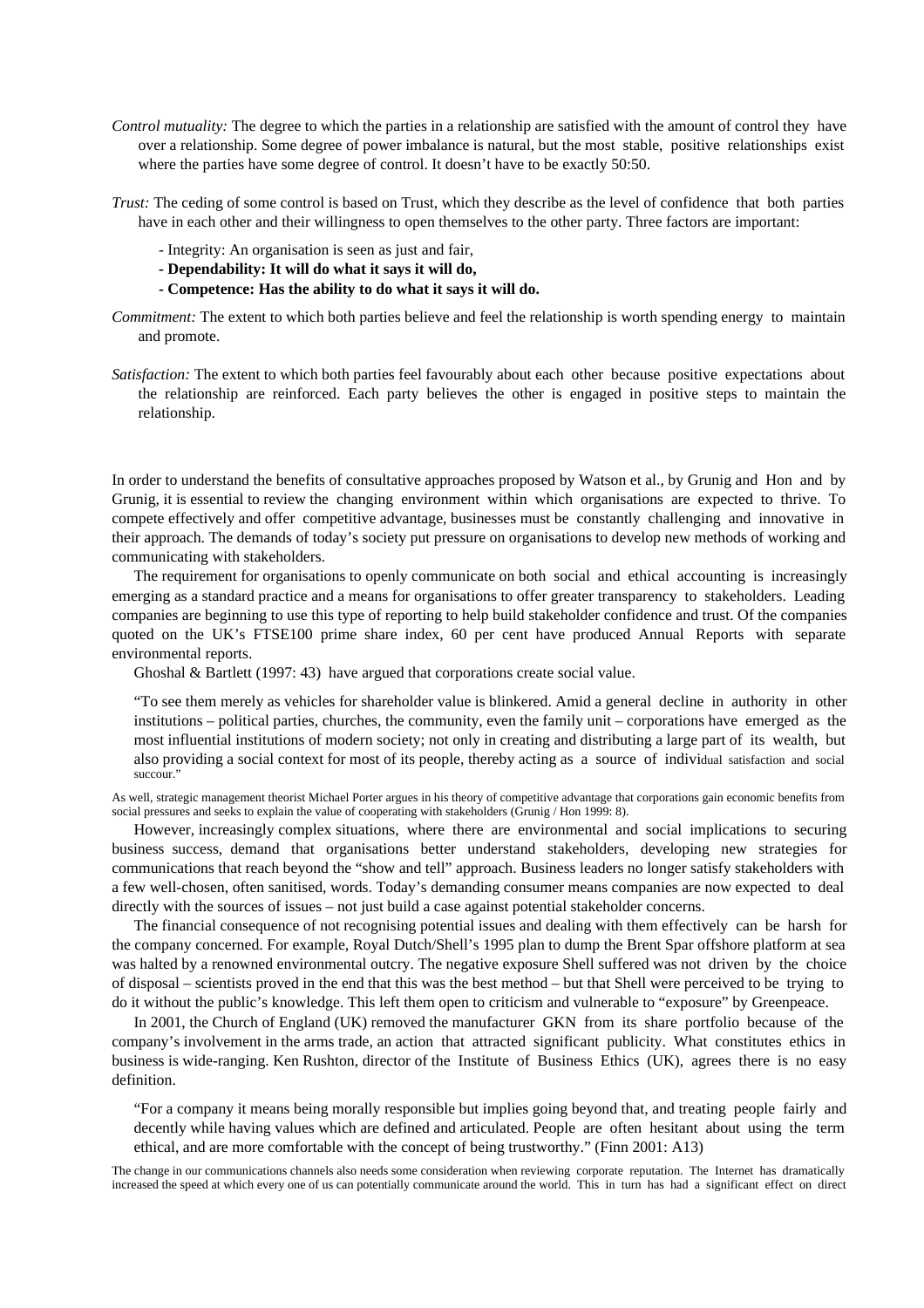action. One need only search under "Nestlé" or "McDonalds" to appreciate the potential damage to reputation brought about by pressure groups campaigning against the actions of these companies over the World Wide Web, and demanding to be heard. Examples such as www.babymilkaction.org – The Nestlé Boycott and www.mcspotlight.org are symptomatic of the activism on the Internet.

Activism does not only appear in the ritual battles that surround each Group of 8 (G8) conference or on angry sites on the Internet. A UK survey by market research company MORI in 2001 found:

"50 per cent of customers are paying attention to the social behaviour of companies. More significantly, 30 per cent of the British public has boycotted a product or company for ethical reasons in the past 12 months." (Finn 2001: A13)

So what's wrong with the traditional "decide, dictate, defend" approach? This is the most common strategy where an organisation "decides" on its plans, before "dictating" them to often a selected group of stakeholders, with a "defence" to its position. This is usually backed up by pre-prepared "questions and answers".

In practice, this means that business leaders all too often fail to acknowledge the public's concerns. Statements attempt to undercut the public's interests through the development of countervailing "facts" or rebuttals from pseudoindependent experts and unscientific polls.

The "questions and answers" opportunity does little to improve this situation. If there is an issue that stakeholders want to know about but on which they haven't been informed, it is often considered confidential by the organisation and will not be fully responded to, even through the "questions and answers". The process then becomes a cause of frustration, rather than one of open communication that increases concerns and causes further grievance rather than dampening them. It can be considered a "lose-lose" situation.

This "issues management" approach courts a number of costs. To start with, time and money is spent communicating with stakeholders – telling them that what the organisation is doing has a clear rationale and is being done for the "right" reasons. However, simply telling people "this is the right decision" doesn't mean they will necessarily with the plans.

The Genetically Modified Food (GM) debate and the issues raised around the MMR (measles, mumps and rubella) triple vaccination for children are just two examples of where the science creates as many questions as it answers and where publics are not always prepared to agree with perceived wisdom.

This debate on scientific "fact" can be regularly witnessed in the media. These frustrating debates are partly due to the media's tendency to first personalise and then simplify risk stories into dichotomies – safe or dangerous. Sandman (1986) argues that there are valid reasons for this. When confronted with an environmental risk, the public is generally faced with a yes-or-no decision. Journalists seek to offer information to the public in a form that is consistent with the decision at hand. Also, modern media formats do not allow for complex, extended presentations. The media's tendency to personalise news stories reflects the perspective of the individual.

An example of a "science" debate was demonstrated by arguments over the health effects of phones or masts. In 2000, the UK mobile telephone industry admitted that it had not done enough to allay public fears about the health effects of phones or masts. As the UK Government prepared to publish its long-awaited report into mobile phones, the industry said it would win the argument over health risks by making more information available to the public. Prepared by the Independent Expert Group on Mobile Phones that spent eight months weighing up the evidence on mobile phone transmitters, the Government's report (known as the Stewart report) stated that there was no scientific evidence to suggest that mobile phones can trigger brain cancers, headaches or other illnesses. But there was a small but convincing pool of research that radiation from mobiles can interfere with the brain in surprising and as-yet unexplained ways that were not necessarily damaging. It was these findings that encouraged the Group to urge a precautionary approach.

Despite this sharing of science and information, the protests continued. In early 2001, Kent County Council in south east England announced a refusal to allow the building of mobile phone masts on its land. It claimed the ban would, "protect residents from the possible effects of mobile masts" (Baker 2001: 14*.* The authority was first in Britain to take such a tough line while it waited for the Government to pass national legislation. The council's leader cited the Government's Independent Expert Group report as a reason for the policy.

This "decide, dictate, defend" approach has an "iceberg" effect – it only scratches the surface of the issue, without actually solving the underlying issues. It can be argued that this costs time and money and has the effect of taking an organisation's attention away from its pursuit of competitive advantage and puts it in a position and mind-set of defence. There may be a temporary lull but, as the mobile phone case demonstrated, the issue reappears at a later date and the costs escalate. For the mobile phone industry, a limitation on siting masts has a significant effect on the industry's ability to grow and meet the needs of its consumers.

There is therefore a fundamental financial value in effective communication, which extends to the practice of communicating in a truly relevant, timely and regular way with all stakeholders. Managers should be able to show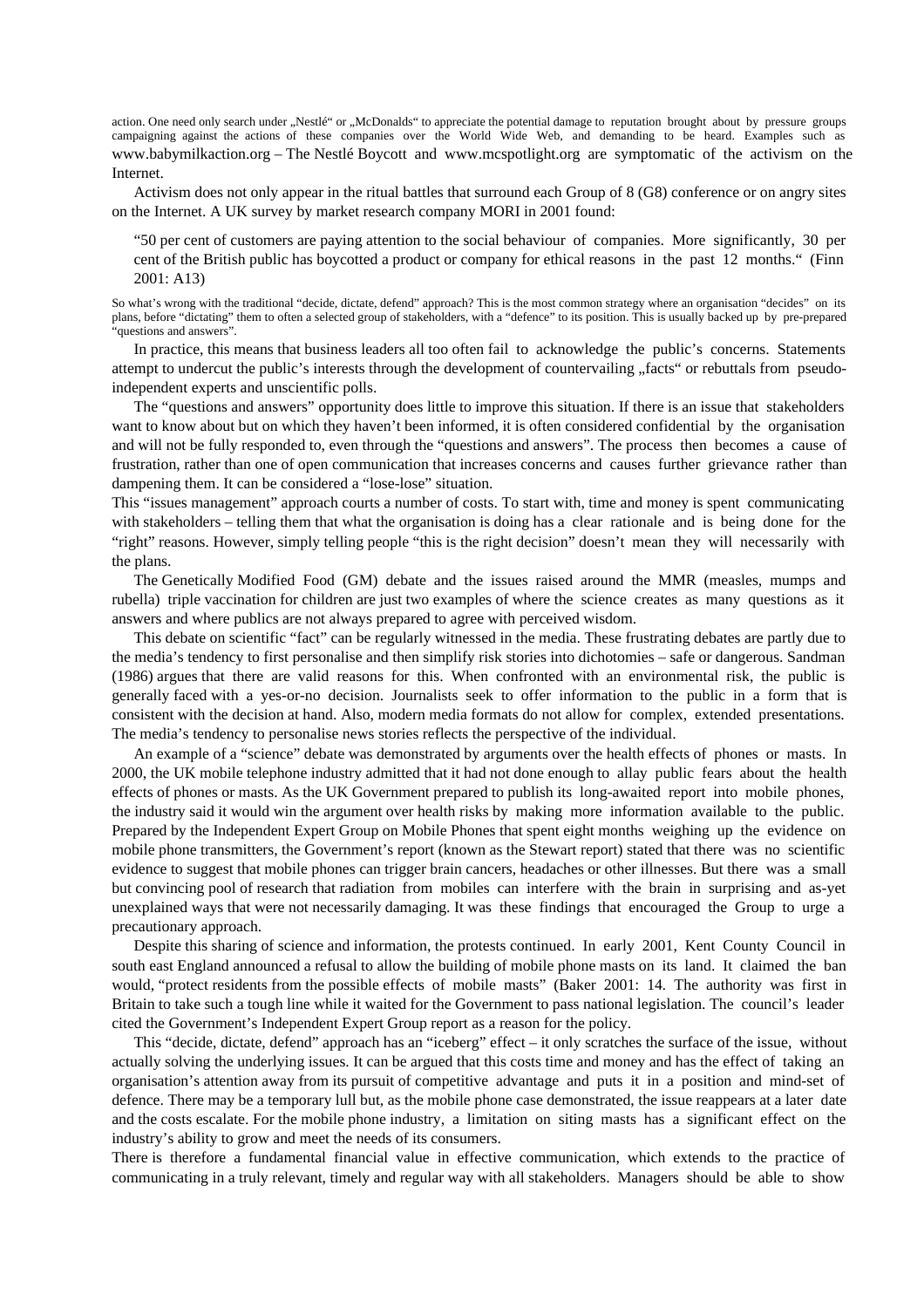investors their talent for dealing with challenging circumstances. Success here builds investor confidence in a manager's ability to handle risk and create value for shareholders.

Having scanned the business environment and considered the communications challenges, the relevance of Grunig and Hon's and Grunig's analysis needs to be tested. (The broad case made by Grunig and Hon (1999) and Grunig (2002) will be referred to as "Grunig" in future). The proposition that businesses should be more closely linked to stakeholders for effective reputational and business performance has been made by most of the examples referred to.

Grunig strongly argues that it is the role of public relations practitioners "to convince management that it needs communal relationships with publics such as employees, the community and the media" (Grunig 2002: 1). This is consistent with the strong support for symmetrical relationships, which has been the bedrock of Grunig's long-term argument on best practice in public relations management.

The business examples – especially negative ones such as Shell, GKN and mobile phones – ask questions as to whether open-ended "exchange" and "communal" relationships with stakeholders can deliver best practice and the convincing arguments that public relations practitioners can use. The characteristics such as Control Mutuality, Trust, Satisfaction and Commitment are, however, positive indicators that can analyse relationships in a matrix and produce clear answers.

Issues Negotiation, which is described below, is a process that challenges the proposition about open-ended Communal relationships as best practice. It does, however, offer many of the characteristics of sound and sustainable relationships identified by Grunig. This negotiation process is a continuing one, which has strong environmental scanning and preparatory approaches that lead to a rolling program of engagement with single or multiple stakeholders. It is also a process that engages many more corporate or governmental functions beyond a discrete PR or Communications heading. It embraces the four characteristics but gradually builds them through negotiation, rather than beginning as an a la carte menu of actions.

# ISSUES NEGOTIATION

**The Issues Negotiation process is made up of five key stages – Insight, Include, Explore, Negotiate and Progress, forming a continuous process of relationship building. Each can be linked to the four Grunig characteristics.**

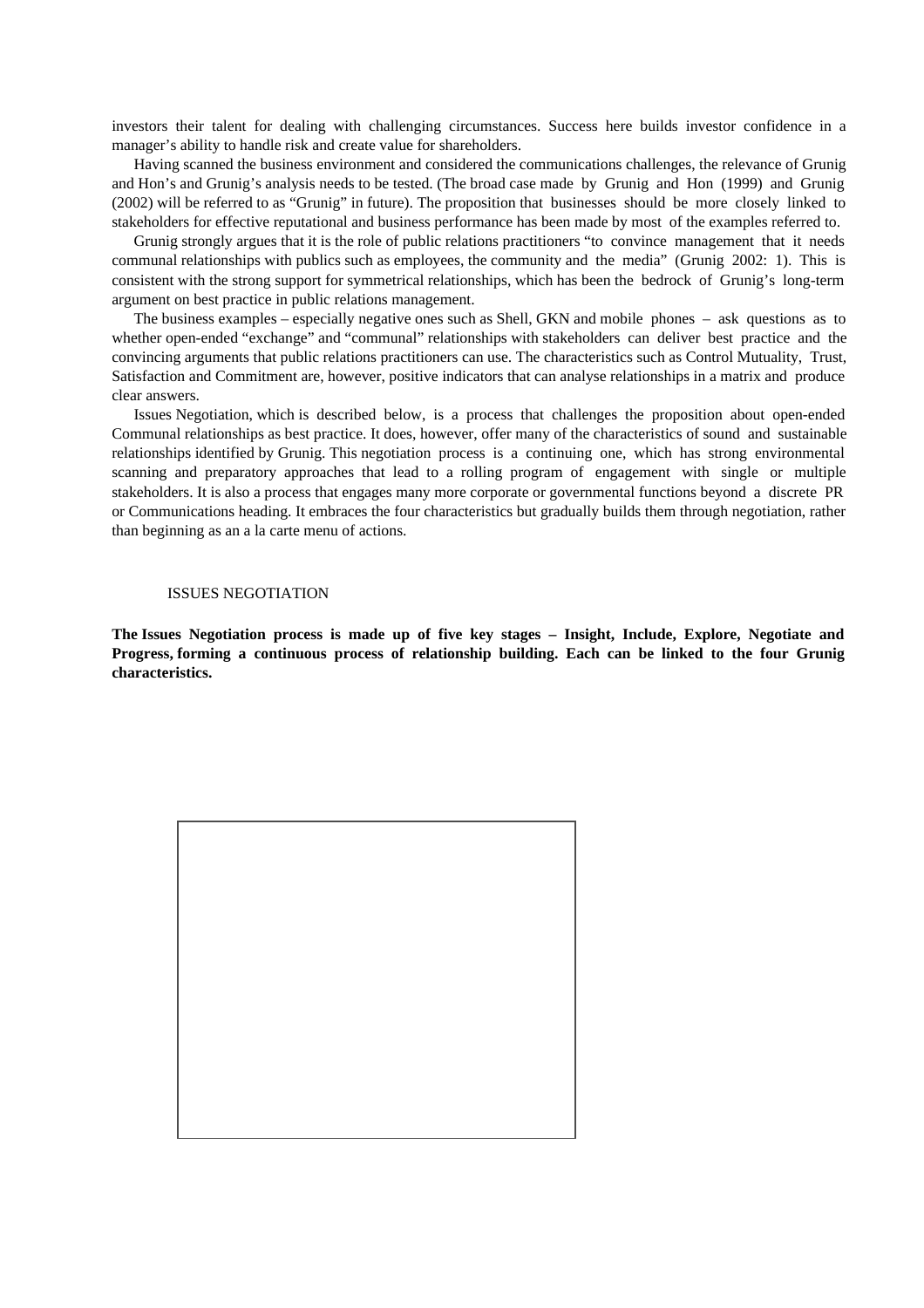#### **Abb. 1: The Five Stages of Issues Negotiation**

#### INSIGHT

**Understanding an organisation's environment, the people influencing it, and their motivations, is key to ensuring a sound basis from which to start the Issues Negotiation process. Framing the issue and investing in stakeholder analysis builds this i**nsight, allowing the effective transition from data to dialogue.

Understanding what makes the public angry, or raises their concerns is a first key step. An individual's understanding of a particular action is significantly affected by the manner in which the information is presented and by the broader social context. Five different sources of anger are proposed:

- *Reality* this is where an individual's life or even the life of a group of individuals has actually been affected as a result of another's actions. Parties will base their arguments on principles of fairness that are accepted by the larger society, such as using the national and international standards of human rights as a reference point for being "just" and "fair".
- *Expectation* there is an expectation that another's actions will affect your way of life. For example, a group of neighbours might oppose the construction of a chemical factory near their homes, because they have fears about safety, noise and traffic.
- *Ideology* where it is believed that another's actions are morally or ethically wrong. This situation demands an understanding of why people hold the position that they do and what affects and influences their reactions. Examples of such groups are the anti-abortion and animal rights campaigners.
- *Impotence* where individuals feel picked on, usually by someone perceived as more powerful. Nestle's promotion of baby milk in developing countries was a case in point as was the "McLibel" case in the UK. While McDonald's substantially won the case, it was labelled a reputation disaster. McDonald's was viewed by many as bullying two members of the public who could not afford their own lawyer. In fact, they had lawyers acting for them free of charge. The anger generated in instances such as this is also likely to be fuelled by the prevailing assumption that "big" is bad, and the "bigger" the company the "greater" the concern.
- *Power and manipulation* where anger is used as a means of manipulating a situation to gain a position of power. It attracts media attention to get the desired result and is used as a way of creating awareness for an organisation or an individual.

The source of concern must be seen to have a significant impact on the behaviour of the organisation thereafter, in order to be able to effectively frame and relate to the situation in hand. For example, offering financial compensation over an ideological issue may only fuel the fire.

#### *Having understood the motivations, the next stages include:*

- Defining the problem, who is involved, the context of the issue and the complicating factors, such as fact-finding, procedural problems, personality issues.
- Reviewing the situation in small parts assessing what is working well and what needs changing. Look at the options in the approach.
- Effectively prioritising resources to influence public perceptions. This requires a deep insight into how issues potentially affect stakeholder perception and shareholder value.
- Deciding with whom you can reasonably build relationships and who will not honestly work with you to solve an issue, and should therefore be avoided. This is an important step as not everyone will be willing to change their approach and take a disciplined path to seeking areas of common ground. In certain circumstances it should be recognised that whatever the approach there is no value to be gained from dealing with certain people or groups. There has to be a desire on both sides for change and an acknowledgement that the status quo is no longer acceptable.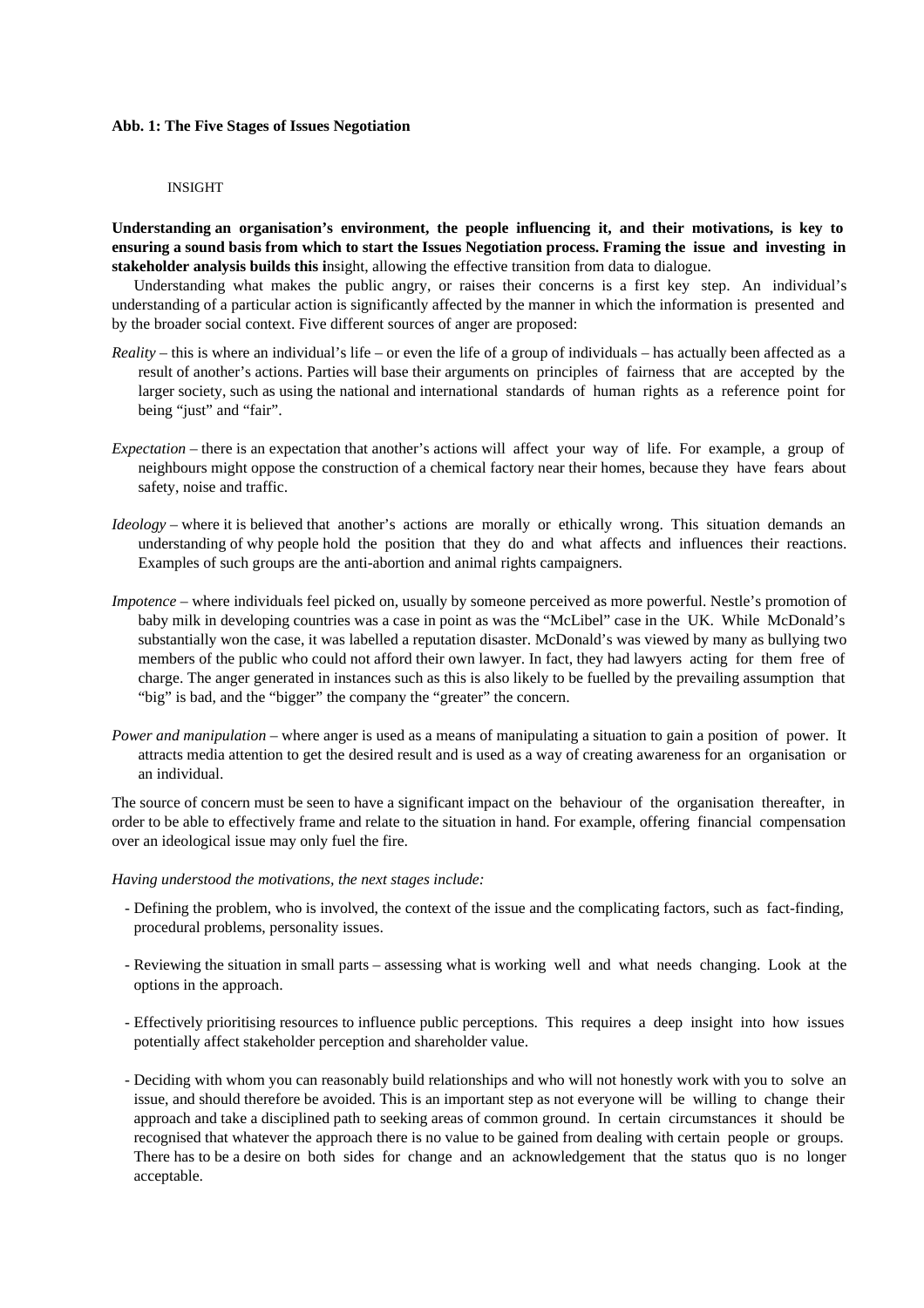- Understanding the opportunities and risks in relation to communications with the media and the public. Experts take a narrower view of risk than the general population. They tend to focus on "objective" factors such as mortality statistics. However, our common sense notion of risk includes many other facets. Situations are more risky when they are unfamiliar, beyond the individual's control, unfair and immediate. Moral issues often override questions of reasonable risk. For example, when pollution is seen as immoral, then balancing the costs of cleanup against the risks of human harm is irrelevant. Moral principles are not subject to cost benefit analyses. Consider the fact that the police do not always catch a child molester, but they know not to argue that an occasional molested child is an acceptable risk. Similarly, what may be at issue is not the size of the risk but the fairness of the distribution of risk.
- Clarify goals and strategies. Considering the options for alternative strategies against the objectives of both parties is an important step towards finding common ground with stakeholders. There are generally two types of goals; a preferred future where conditions, relationship and need are met; and the goal of what you would like your opponents to do to bring that future about. Interests are generally shaped by one's needs and values are related to needs and interests but they are not the same. Values are more difficult than interests to clarify yet are at the core of most conflicts. Understanding them can be difficult, but is an essential part of the process.

#### INCLUDE

**The next stage in the process is to include all relevant stakeholders. Inviting the involvement of those you consider your opponents, or even enemies, is an essential part of the process. This means opening the doors to all, without exclusion, and offering them the opportunity to participate. This in itself can be a powerful tool. Inviting the "enemy" in can have the effect of disarming the other parties involved. It shows willing in a positive and active way.**

Avoiding certain parties will almost certainly cause problems later. The outcome of the Brent Spar case reveals how the inclusion of Greenpeace at the beginning may have avoided the extensive flow of negative coverage of Shell's action that subsequently appeared – there would have been no story to report.

Involvement has to be optional however, as when coerced people become stubborn. They are not motivated to expend the effort needed to understand complex risks, since their understanding would have no real use. However, having some decision-making power motivates people to expend the effort to understand risks. The energy of these stakeholders can then be mobilised into helping the organisation to move forward, even if you believe at the start that there is no way you can find common ground.

The long-running debate on Gulf War syndrome in several countries shows how the two parties involved, national defence or veterans ministries and the war veterans' associations have remained at loggerheads. The war veterans have pursued a media voice because they felt ignored and neglected by government and wanted to see action. The governments have kept their distance throughout the years, holding the veterans at arms' length. This strategy has continued the debate in the public gaze, rather than taking a more constructive (communal) approach by including veterans in their plans and research and thus being seen to be actively listening.

The process of inclusion immediately offers the opportunity to improve communications and relationships by developing them face-to-face, rather than at a distance, or worse still, in the media. This helps build trust and involves acknowledging the concerns of the other side.

When companies are positioned against an opponent in major or protracted conflicts, or when an adversary has been demonised or ridiculed it becomes almost impossible to listen to, let alone acknowledge, that person's or group's concerns. However, the organisation being challenged must be prepared to look at the issue from the position of the "opposition". Only by putting it in their shoes and taking a step away from its own interests, can the underlying interests can be identified.

If the organisation involved fails to appreciate the needs and concerns of the contending stakeholder the only common ground that will be realised will be that of perpetuating the conflict.

Considering this assertion, Shell could argue that, in the case of Brent Spar, by telling Greenpeace before it took action the pressure group would have pursued the same position. However, if this was likely to be the case anyway, at least Shell could have improved its position in the eyes of the media and the public. Believing that Greenpeace would not have found out about the action suggests a misjudgement of the pressure group's inside knowledge.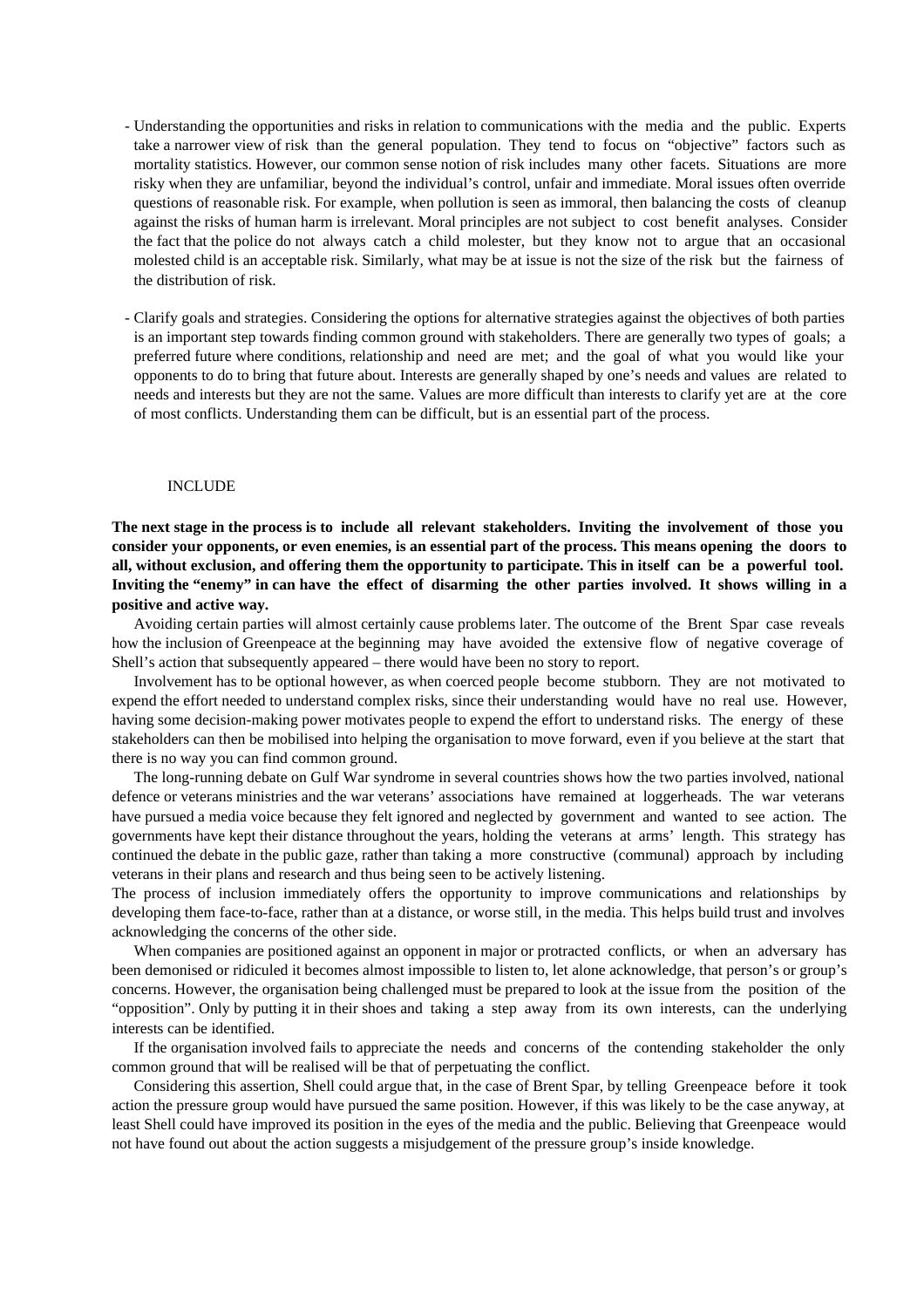# EXPLORE

**Understanding each other's viewpoints helps build relationships by developing understanding, thus avoiding the presence of assumptions. This understanding and knowledge is needed for learning, but is not sufficient. What companies also need is the capacity to translate knowledge into new ways of doing business. Similarly, organisational learning implies change. Much knowledge is held in people's heads as tacit knowledge. Reports and data provide facts and figures but when the public is angry it is usually because of the experience and / or perceptions they have. These need to be shared and understood.**

This tacit knowledge is not easily committed to paper and is often best retrieved through discussion and the sharing of concerns and experience in a combination of formal and informal communications. Dow Chemicals, for example, supports 26 advisory panels that address issues of importance to the community (Jackson / Schueler 2001). In addition to sponsoring local activities, these panels work as partners to community organisations. They share their experience and expertise to assist the community in planning for, training for, and implementing responses to emergencies. The resulting eclecticism in environment, information, perspectives and experiences is the catalyst of creativity.

At this stage in the process the organisation is required to display the issue as it is seen from their point of view, while encouraging the other parties to share understanding, concerns and experiences. Bazerman and Neal (1993: 74) argue: "In a negotiation, if each side understands and can explain the viewpoint of the other, it increases the likelihood of reaching a negotiated resolution."

If support is there, it is necessary to agree the desire for resolution of an issue and commit to working together. However, this relationship must have solid foundations and ground rules.

Roles and responsibilities between members of all parties must be clarified to maximise the returns from the process – making it an efficient and effective working practice. The ground rules also ensure that everyone involved understands the parameters within which they are expected to work. This helps build trust and strengthen relationships. For example, if one party reports discussions to the media without prior agreement between all concerned the relationship will be undermined and is unlikely to be productive for long.

# NEGOTIATE

**The focus of negotiations should always to seek common ground. It can, however, be difficult to appreciate where this common ground may exist. Focus on areas of interests, not positions; look for compatible interests and consider both short and long-term interests. Using Grunig's taxonomy, this is an Exchange relationship because the pa**rties will be trading benefits and understandings.

Trade Associations constantly work to promote the interest of their members who, more often than not, are also competitors. However, strong common goals exist. The negotiations approach takes a similar tack in that it forces the positives into the foreground where only negatives and fear have previously existed.

This process appreciates that there are likely to be areas that the two parties will never agree on. However, focusing on the positive and developing workable solutions means organisations can focus on developing competitiveness, rather than defending their current position.

This is a strong argument when developing corporate strategy as it offers a key point of strategic differentiation that your competitors will not have and something that simply learning through best practice does not offer.

It is also likely that research will need to be carried out in order to establish the "reality" of the situation in a way that both parties find acceptable. Joint fact-finding therefore plays a key role in moving the focus of the argument away from the source of the data onto the issue in hand. This is achieved through the joint exercising of power in acquiring the necessary information that is believable to both sides. For many organisations this can be an uncomfortable process.

A survey by public relations consultancy group Shandwick International (now Weber Shandwick) found that companies involved in litigation face hostility from a public that overwhelmingly (59 per cent) believes that a business is "probably guilty" if it is being sued (Tsang 2001: 14).

"When they found that the company being sued refused to give any comment, 69% said they would probably believe the company was guilty. As well as fighting in court, companies face public relations battles to ensure that their names and reputations are not damaged even when the case goes in their favour."

Decision-makers need to have the best possible information to be certain they are making wise decisions. The best possible information may not be the most convincing. It may even be counter-productive. The answer is to take an open approach, where information is gathered in a way that is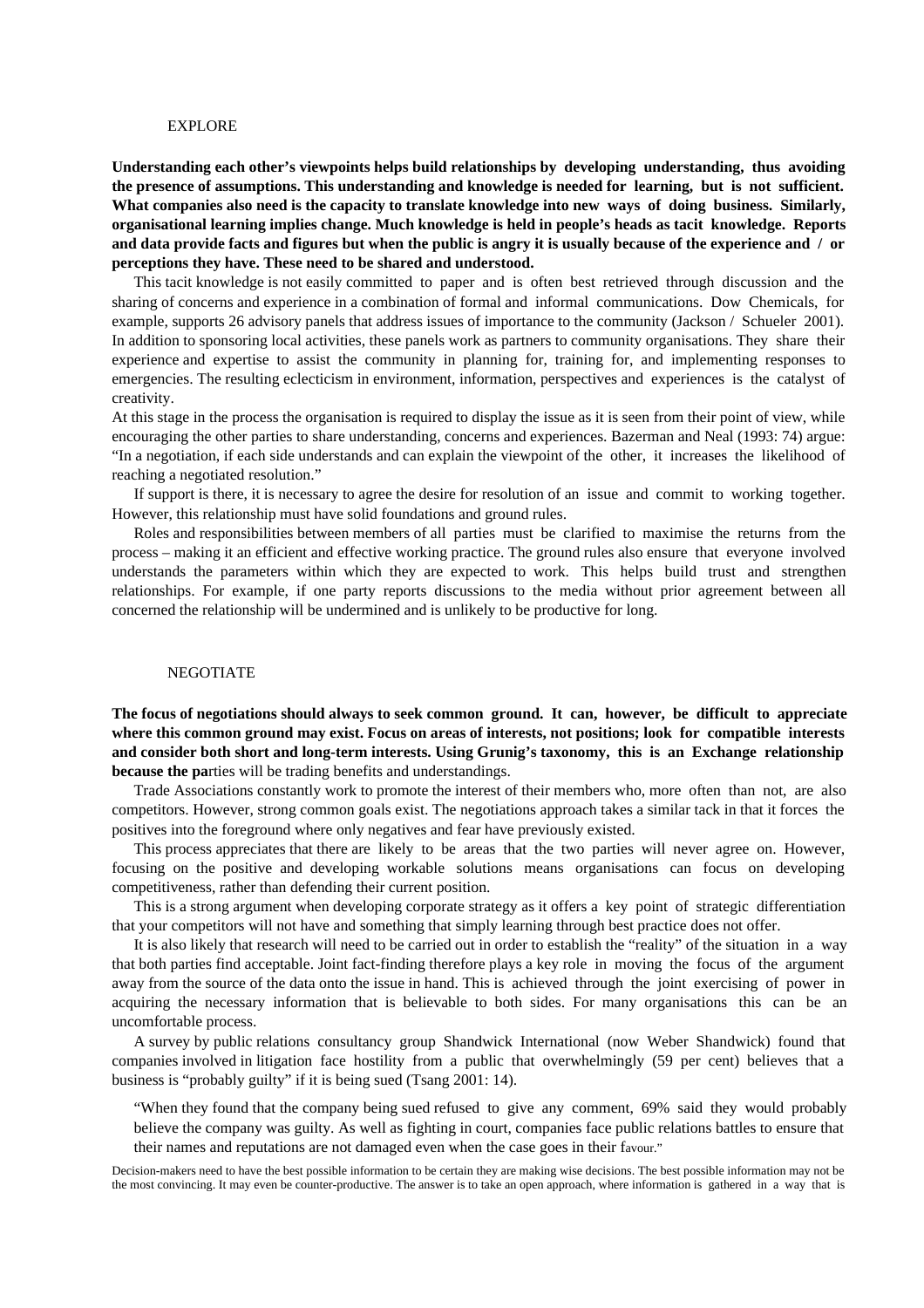agreed by both parties, not behind closed doors. This goes against the grain for many organisations that want to control the outcome. However, in an environment where the public and the media are increasingly sceptical, joint fact-finding is far more likely to lead to believable and productive outputs.

#### PROGRESS

**A written and agreed plan for progress needs to be completed. A plan means everyone faces the stark reality of the agreements and it aids the execution of the plan within manageable time frames. It provides the proof from each party that they are truly willing to participate and proceed, within an agreed framework and practices. Careful planning, attention to detail and strong administration are needed to ensure the commitment is harnessed and the process of moving forward is not hindered.**

It is also essential that this plan is communicated internally within the organisation to ensure the development of understanding and levels of commitment required. The implementation depends on support from stakeholders – both internal and external. This communication must also be a constant factor and continuous process in order to ensure relationships are maintained and improved.

#### **OUTPUTS**

**The aim at the outset was to build long-term relationships through a process that achieves mutual gains. Goals of a "win-win" solution should therefore be measurable and measured in terms of the relationships built and how they work for all parties. This will be achievable by comparing the initial insight and state of play with the output of the plan and progress made within it.**

A cost benefit analysis is also possible by looking at the time spent by the company on Issues Negotiation compared with those charged by lawyers and other players involved in the "defence mechanism", and reputation measured by stakeholder perception and media coverage. However, this is not an overnight solution or one that can be dropped once immediate goals have been met – otherwise all progress could not only be undone, but also back-fire and build mistrust.

# **CONCLUSION**

**Issues Negotiation is a continuing process for all parties that builds understanding as part of a joint investment in the future. The greatest benefits of all are the new insights it creates for organisations through a greater understanding of the elements influencing them and the building of constructive relationships that support its planning and growth for the long-term.**

Companies should therefore be encouraged to take a more involving approach to dealing with all stakeholders. The PR function must actively focus on solving issues at their source through effective communications, not just abide by a strategy of defence. This will ensure the organisation is truly in touch with all aspects of its environment and act as an insurance policy in an uncertain and rapidly changing world.

Because Issues Negotiation is a negotiated process, it can be defined by Grunig's analysis as an Exchange relationship because it is wrought from one party giving benefits to another in the expectation of receiving benefits. That is the essence of negotiation. In issues management situations, it is probably the only structured way forward by which both sides can develop mutual gains. However, by this step-by-step process, the important characteristics of Control Mutuality, Trust, Commitment and Satisfaction can evolve and be sustained.

*Issues Negotiation can help organisations move as close to a Symmetrical relationship as is practical in the real world of stakeholder relationships.*

Ackowledgements